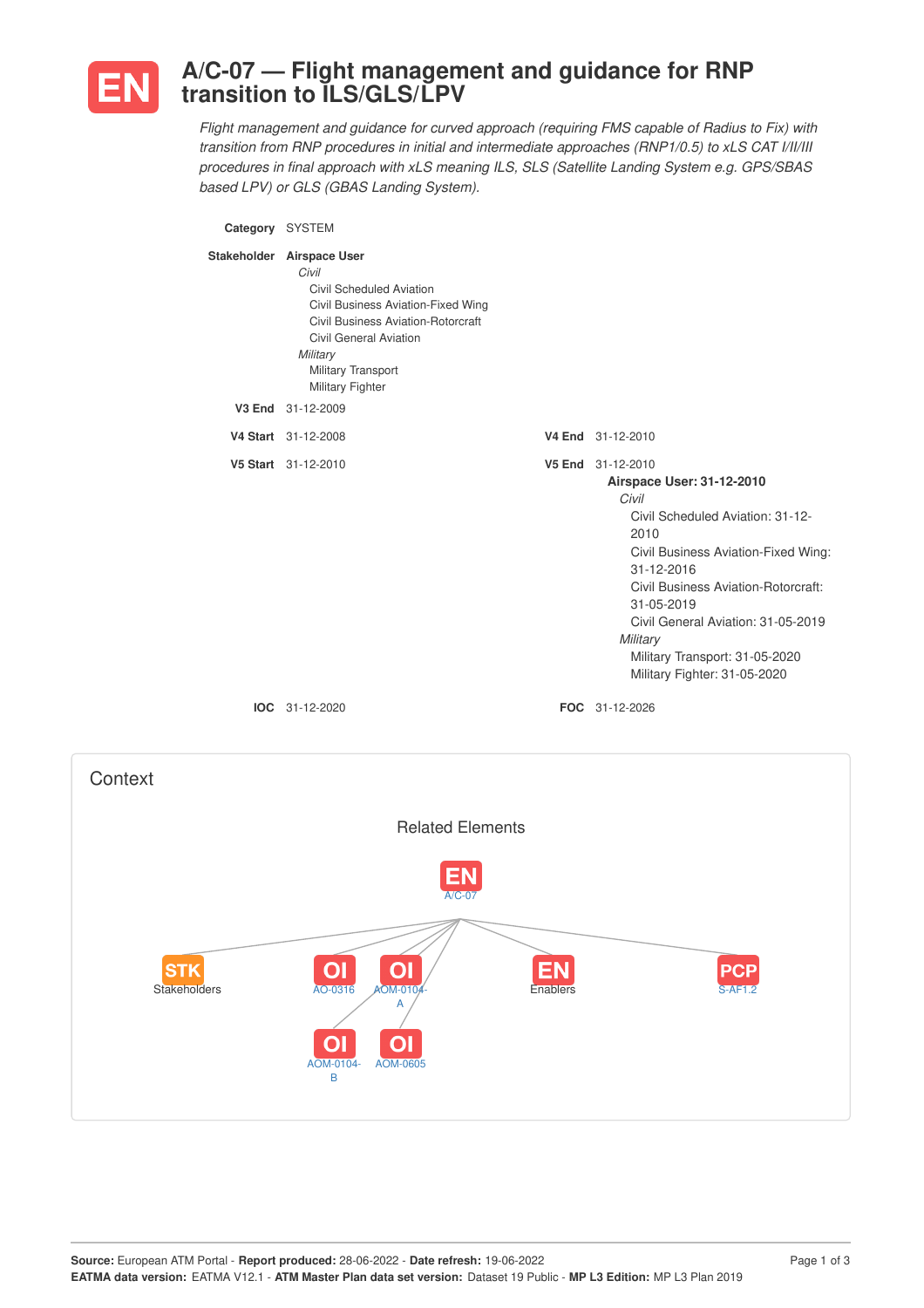| Code     |            | Benefits start date (IOC) - Full benefit date (FOC) |  |  |  |  |  |  |  |                                                                               |                  |  |  |  |  |  |  |  |  |  |  |  |
|----------|------------|-----------------------------------------------------|--|--|--|--|--|--|--|-------------------------------------------------------------------------------|------------------|--|--|--|--|--|--|--|--|--|--|--|
|          |            |                                                     |  |  |  |  |  |  |  | 15 16 17 18 19 20 21 22 23 24 25 26 27 28 29 30 31 32 33 34 35 36 37 38 39 40 |                  |  |  |  |  |  |  |  |  |  |  |  |
| $A/C-07$ |            |                                                     |  |  |  |  |  |  |  |                                                                               | <b>IOC - FOC</b> |  |  |  |  |  |  |  |  |  |  |  |
| 숌        | AO-0316    |                                                     |  |  |  |  |  |  |  |                                                                               |                  |  |  |  |  |  |  |  |  |  |  |  |
| 숌        | AOM-0104-A |                                                     |  |  |  |  |  |  |  |                                                                               |                  |  |  |  |  |  |  |  |  |  |  |  |
| ≙        | AOM-0104-B |                                                     |  |  |  |  |  |  |  |                                                                               |                  |  |  |  |  |  |  |  |  |  |  |  |
| 숌        | AOM-0605   |                                                     |  |  |  |  |  |  |  |                                                                               |                  |  |  |  |  |  |  |  |  |  |  |  |

|                      | <b>Dependent Enablers</b> |                                                                                       |                                    |
|----------------------|---------------------------|---------------------------------------------------------------------------------------|------------------------------------|
| Relationship         | Code                      | <b>Title</b>                                                                          | <b>Related Elements</b>            |
| Has predecessor      | $A/C-01$                  | Enhanced positioning for LPV/RNP based on Single<br><b>Frequency SBAS</b>             | OI ENDS                            |
| Has predecessor      | $A/C-02b$                 | Enhanced positioning using multi constellation GNSS<br>dual frequency                 | STK OI ENDS                        |
| Has predecessor      | $A/C-04$                  | Flight management and guidance for improved lateral<br>navigation in approach via RNP | OI ENDS                            |
| Has predecessor      | $A/C-06$                  | Flight management and guidance for LPV approach<br>based on SBAS                      | OI ENDS                            |
| Is synchronised with | CTE-N06                   | <b>Space Based Augmentation System (SBAS)</b>                                         | OI ENDS<br>券                       |
| Is synchronised with | CTE-N06a                  | EGNOS V <sub>2.4</sub> .X                                                             | <b>EN OBJ DS</b><br><b>OI</b><br>₩ |
| Is synchronised with | CTE-N07a                  | <b>GBAS Cat I based on Single-Constellation / Single-</b><br>Frequency GNSS (GPS L1)  | OI EN<br><b>STK</b>                |
| Enabled by           | BTNAV-STD-06              | Update ICAO PANS-ATM for RNAV/RNP, curved<br>approaches and Initial 4D capabilities   | <b>EN</b>                          |
| Enabled by           | <b>REG-0009</b>           | <b>AMC for Curved Approaches</b>                                                      | OI EN                              |
| Enabled by           | RFG-HNA-04                | AMC for RNP transition to ILS/GLS/LPV                                                 | EN                                 |

| <b>PCP</b> PCP Elements |                                                                        |                              |
|-------------------------|------------------------------------------------------------------------|------------------------------|
| Code                    | <b>Title</b>                                                           | <b>Related Elements</b>      |
| S-AF1.2                 | <b>Enhanced Terminal Airspace using RNP-Based</b><br><b>Operations</b> | SOL OI EN OBJ<br><b>ICAO</b> |